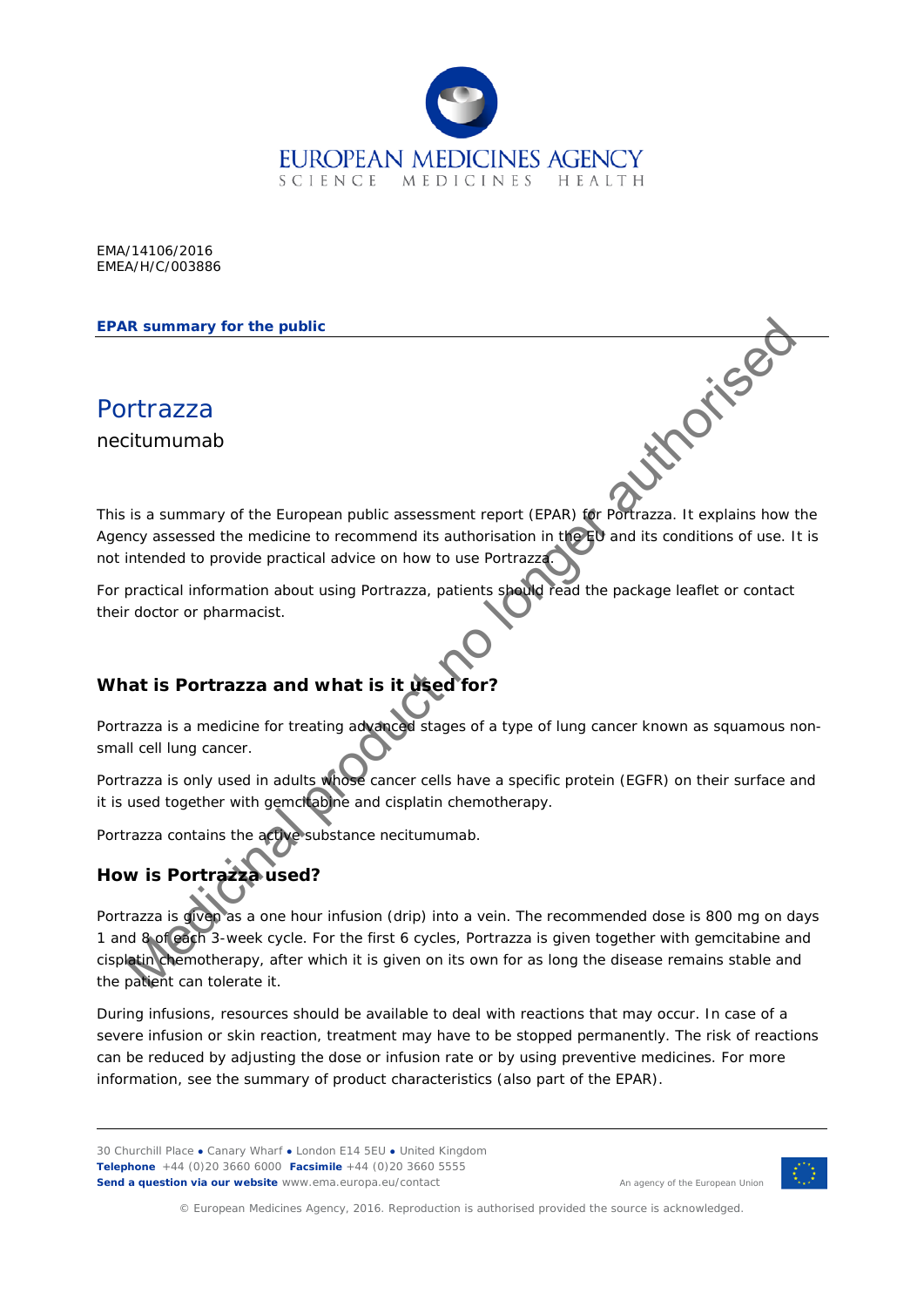Portrazza is available as a concentrate for making a solution and can only be obtained with a prescription.

#### **How does Portrazza work?**

The active substance in Portrazza, necitumumab, is a monoclonal antibody (a type of protein) designed to recognise and attach to EGFR on the surface of the cancer cells. EGFR normally controls the growth and division of cells, but in cancer cells EGFR is often overactive, causing them to divide uncontrollably. By attaching to and blocking EGFR, necitumumab helps to reduce the growth and spread of the cancer.

#### **What benefits of Portrazza have been shown in studies?**

A main study of 1,093 patients with advanced squamous non-small cell lung cancer showed adding Portrazza to gemcitabine and cisplatin chemotherapy can lead to a modest improvement in survival. In this study, patients treated with Portrazza in addition to chemotherapy lived on average 1.6 months longer than those treated with chemotherapy alone (11.5 months versus 9.9 months).

Most of the patients (95%) had cancer cells with EGFR. There was no improved survival in patients with non-EGFR cancer cells.

### **What are the risks associated with Portrazza?**

The most common side effects with Portrazza (which may affect more than 1 in 10 people) are skin reactions, vomiting, stomatitis (inflammation of the lining of the mouth), fever, weight loss and low blood measurements of various minerals (magnesium, calcium, phosphate and potassium). The most common serious side effects are severe skin reactions (6% of patients) and blood clots (4% of patients). For the full list of all side effects reported with Portrazza, see the package leaflet. and benefits of Portrazza have been shown in studies?<br>
Sain study of 1,093 patients with advanced squamous non-small cell lung cancer shows and<br>
the magnetizza to gencilataine and cisplain chemotherapy can lead to a models

Portrazza must not be used in patients who have had a severe or life-threatening reaction to any of the ingredients of the medicine.

## **Why is Portrazza approved?**

In the main study, adding Portrazza to gemcitabine and cisplatin chemotherapy improved survival by a modest one and a half months without causing significant worsening in overall patient health. The Agency's Committee for Medicinal Products for Human Use (CHMP) therefore concluded that Portrazza's benefits are greater than its risks and recommended that it be approved for use in the EU.

## **What measures are being taken to ensure the safe and effective use of Portrazza?**

A risk management plan has been developed to ensure that Portrazza is used as safely as possible. Based on this plan, safety information has been included in the summary of product characteristics and the package leaflet for Portrazza, including the appropriate precautions to be followed by healthcare professionals and patients.

In addition, the company that markets the medicine will provide doctors with educational material with information on risk of blood clots and on the small number of cardiac arrest cases seen in studies.

Further information can be found in the [summary of the risk management plan.](http://www.ema.europa.eu/docs/en_GB/document_library/EPAR_-_Risk-management-plan_summary/human/003886/WC500196688.pdf)